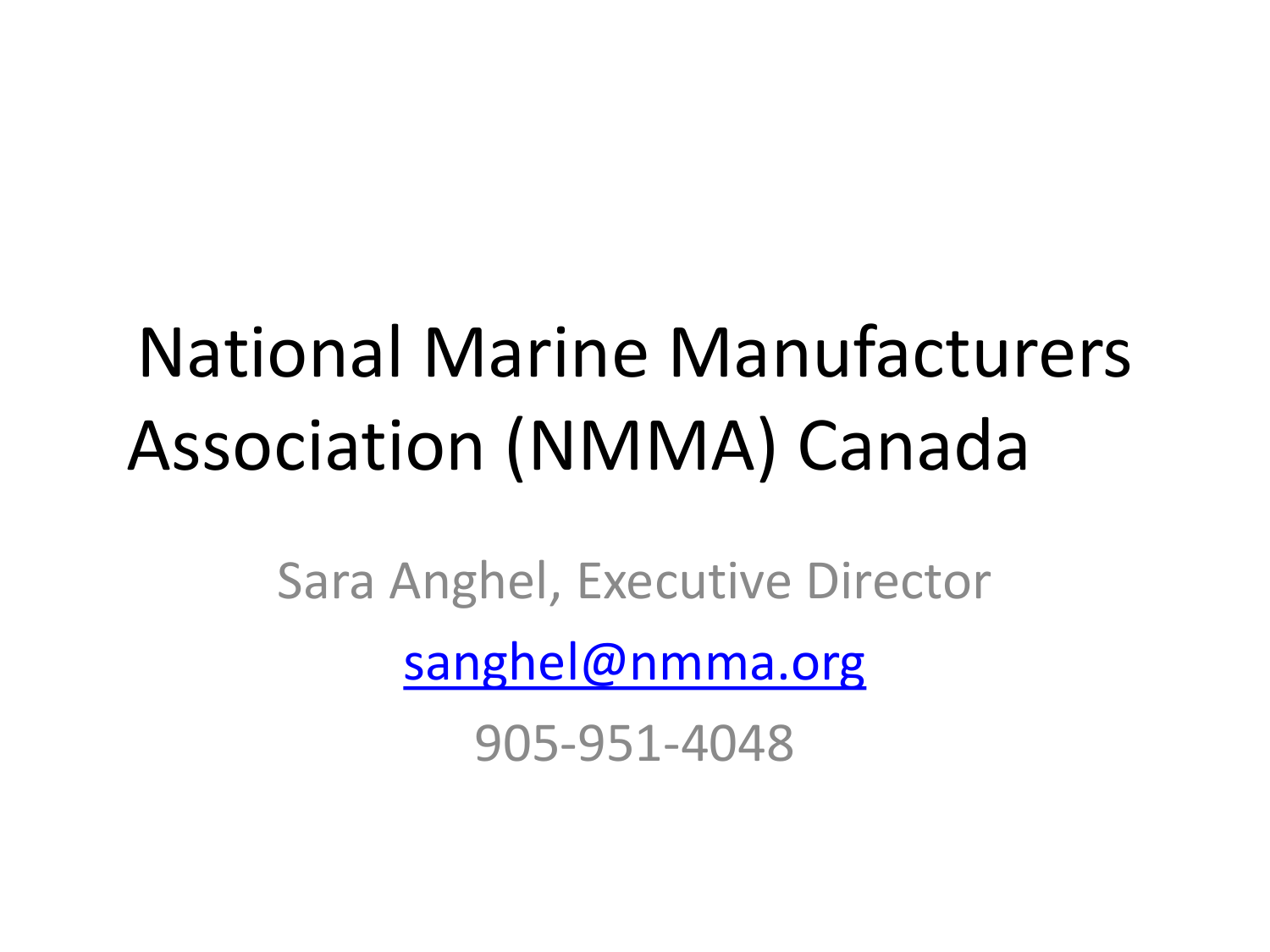## 2011 Boating Participation by Province

*(Source for slides 2-14: NMMA Canadian Statistical Abstract)*

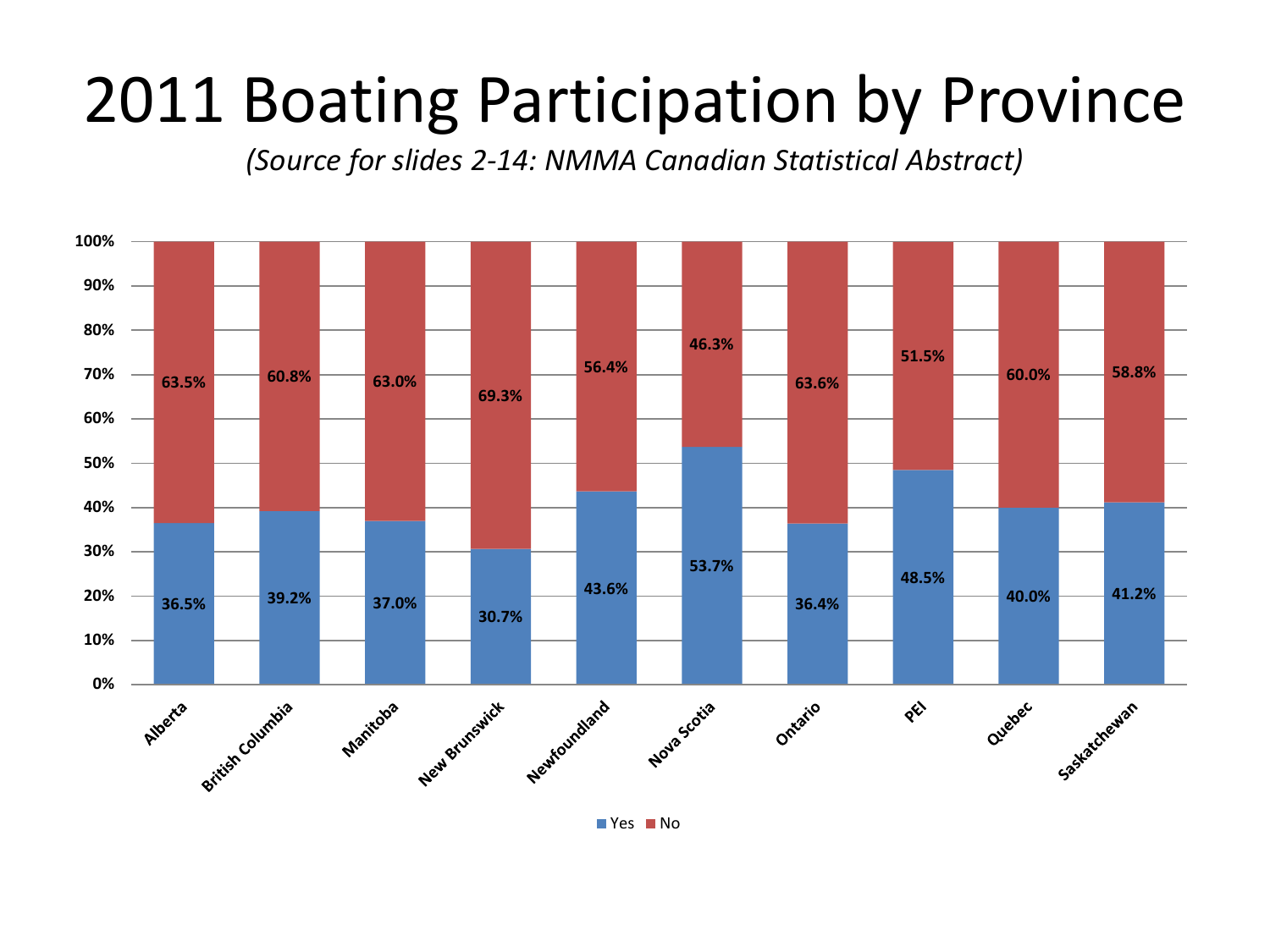### Boating Participation by Age



**Age Range of Boating Participants**

■ Yes ■ No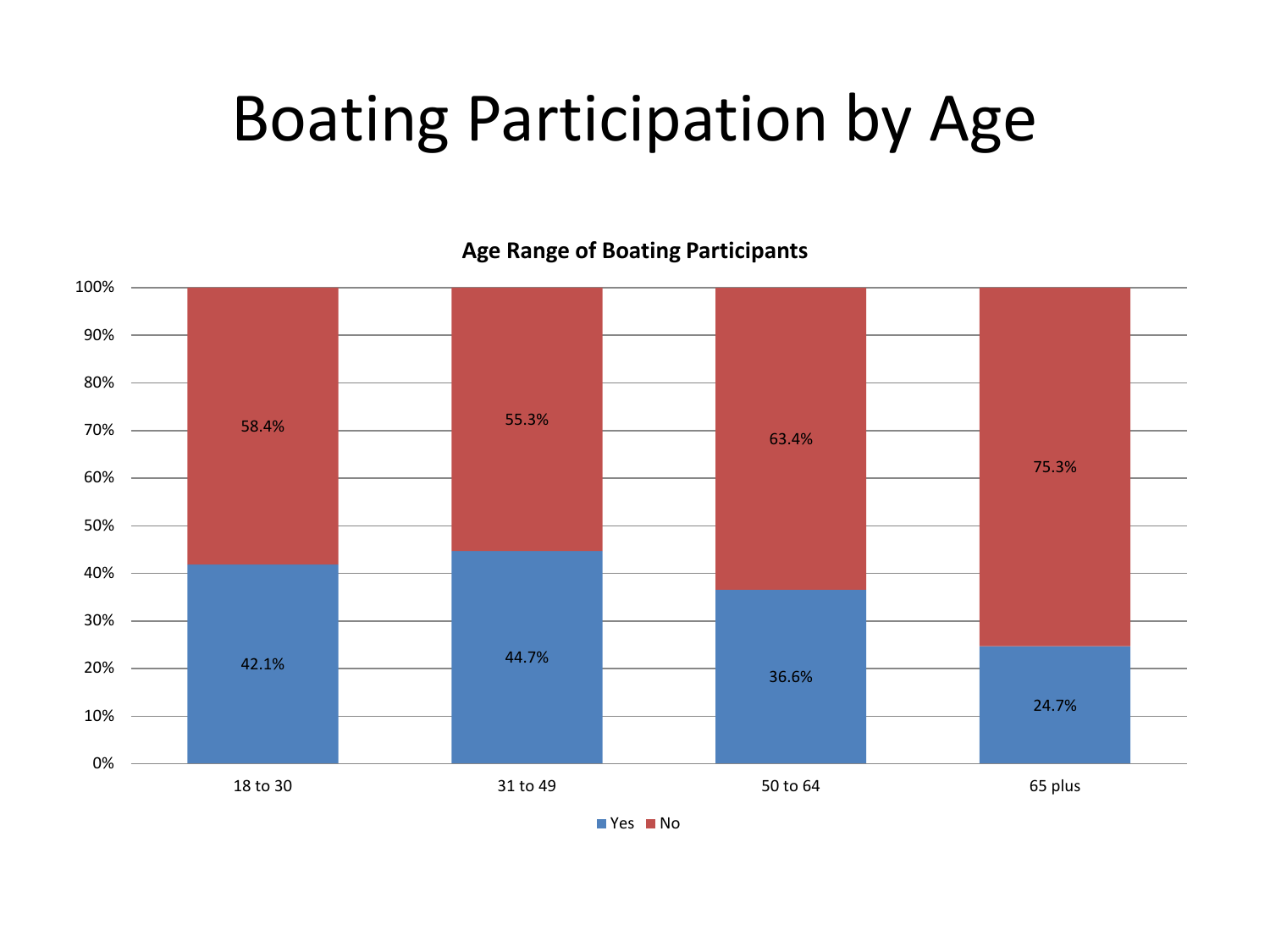#### Boating Participation by Household Income

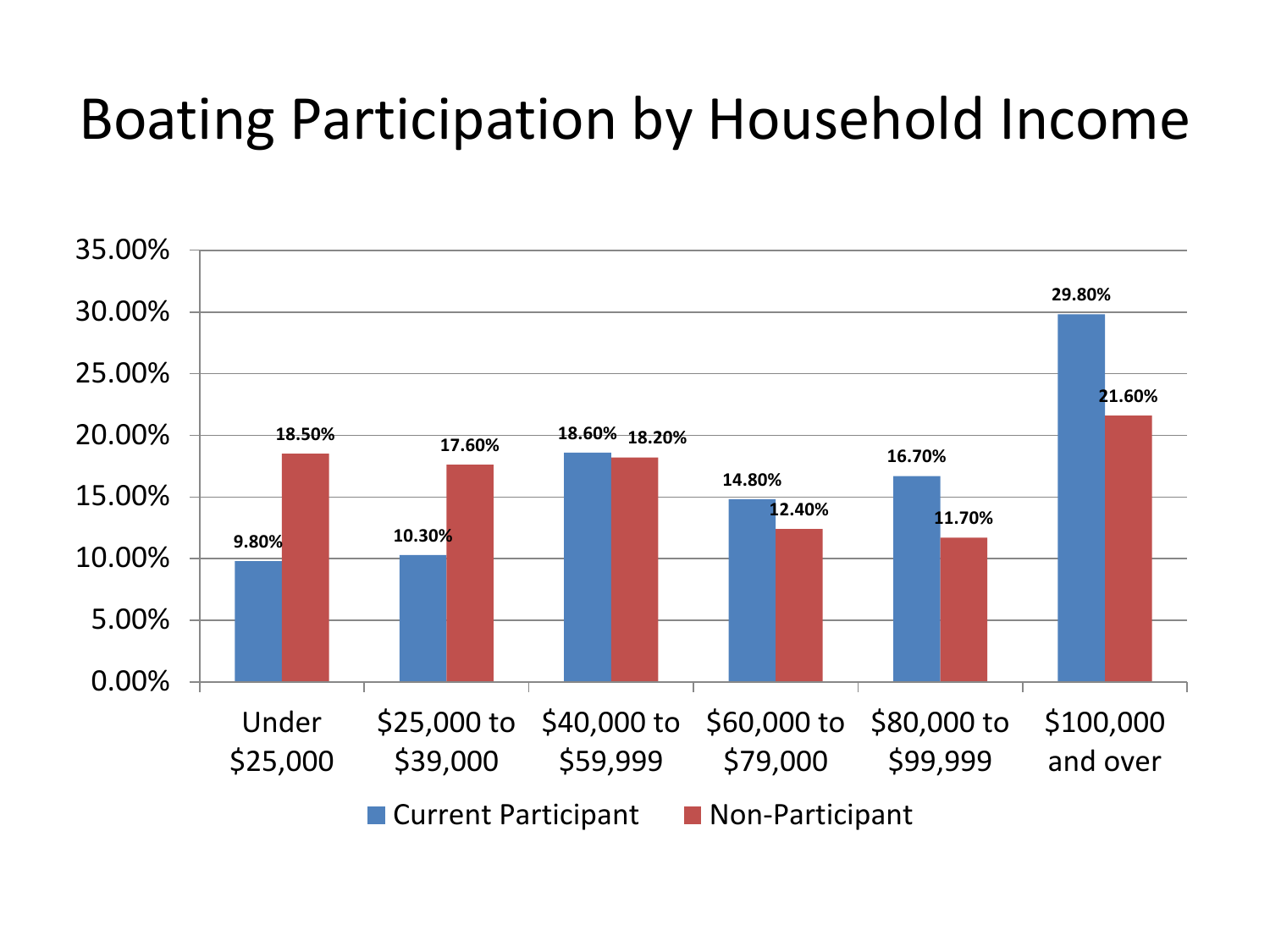# Boating Activities Current Participants Engaged in During Boating

Prince

|                         | Alberta | <b>British</b><br>Columbia | Manitoba | New   | Brunswick Newfoundland | Nova<br>Scotia | Ontario | Prince<br>Edward<br>Island | Quebec | Saskatchewan |
|-------------------------|---------|----------------------------|----------|-------|------------------------|----------------|---------|----------------------------|--------|--------------|
| $N=$                    | 204     | 265                        | 71       | 47    | 33                     | 59             | 766     | 9                          | 487    | 60           |
| Swimming                | 27.3%   | 28.3%                      | 26.6%    | 20.0% | 28.3%                  | 36.0%          | 26.7%   | 41.6%                      | 22.5%  | 31.3%        |
| Sightseeing             | 26.3%   | 25.9%                      | 27.3%    | 15.6% | 23.1%                  | 24.4%          | 24.4%   | 47.3%                      | 18.0%  | 15.0%        |
| Nature observation      | 21.5%   | 27.4%                      | 21.2%    | 28.5% | 21.9%                  | 19.9%          | 20.9%   | 41.6%                      | 23.0%  | 15.2%        |
| Fishing<br>Entertaining | 23.7%   | 24.2%                      | 25.0%    | 13.3% | 41.9%                  | 19.6%          | 20.1%   | 28.2%                      | 20.1%  | 27.7%        |
| family/friends          | 21.6%   | 23.0%                      | 27.6%    | 16.1% | 31.8%                  | 26.8%          | 20.7%   | 23.7%                      | 14.9%  | 24.7%        |
| Sunbathing              | 20.8%   | 21.9%                      | 15.4%    | 12.9% | 12.4%                  | 19.2%          | 16.9%   | 22.5%                      | 20.5%  | 23.4%        |
| Canoeing                | 19.2%   | 16.1%                      | 13.0%    | 24.1% | 15.9%                  | 21.3%          | 17.3%   | 41.6%                      | 13.3%  | 13.0%        |
| Quiet water paddling    | 18.0%   | 17.8%                      | 16.7%    | 10.2% | 10.8%                  | 18.1%          | 18.1%   | 41.6%                      | 12.3%  | 12.8%        |
| Cruising                | 16.7%   | 20.9%                      | 19.9%    | 9.8%  | 24.3%                  | 14.0%          | 16.4%   | 29.4%                      | 8.2%   | 21.0%        |
| Kayaking                | 10.4%   | 10.6%                      | 4.7%     | 6.7%  | 6.5%                   | 13.8%          | 7.0%    | 22.5%                      | 10.0%  | 3.7%         |
| Snorkeling              | 7.5%    | 5.7%                       | 3.1%     | 0.4%  | 0.5%                   | 7.0%           | 7.1%    | 22.5%                      | 3.9%   | 11.4%        |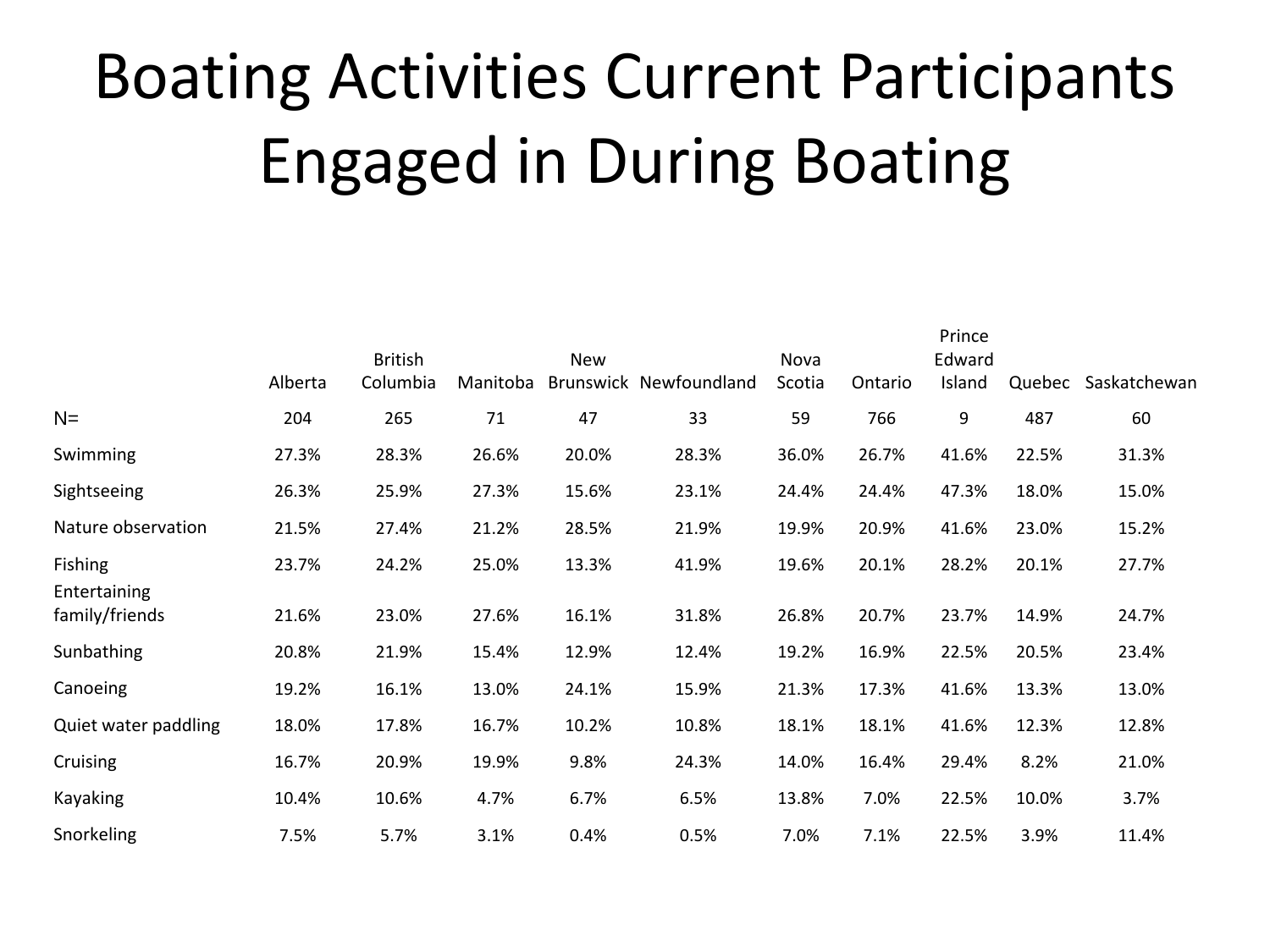### Purchase Intent on Buying a Boat

|                                                           | Alberta | <b>British</b><br>Columbia | Manitoba | <b>New</b><br>Brunswick | Newfoundland | Nova<br>Scotia | Ontario | Prince<br>Edward<br>Island | Quebec | Saskatchewan |
|-----------------------------------------------------------|---------|----------------------------|----------|-------------------------|--------------|----------------|---------|----------------------------|--------|--------------|
| $N =$                                                     | 158     | 201                        | 55       | 37                      | 27           | 44             | 598     | 5                          | 397    | 46           |
| Actively shopping<br>plan to buy within<br>next 12 months | 0.9%    | 2.1%                       | 1.6%     | 2.6%                    | 6.1%         | 0.6%           | 0.7%    | 0.0%                       | 0.0%   | 2.1%         |
| Seriously<br>considering plan to<br>buy in next 3 years   | 9.1%    | 8.2%                       | 12.8%    | 8.5%                    | 13.6%        | 3.2%           | 3.4%    | 0.0%                       | 4.0%   | 13.3%        |
| Plan to buy but not<br>in next 3 years                    | 12.7%   | 17.0%                      | 13.4%    | 13.3%                   | 19.7%        | 15.0%          | 13.4%   | 36.3%                      | 15.2%  | 15.9%        |
| No interest in buying<br>a boat                           | 77.3%   | 72.7%                      | 72.3%    | 75.6%                   | 60.7%        | 81.3%          | 82.6%   | 63.7%                      | 80.9%  | 68.7%        |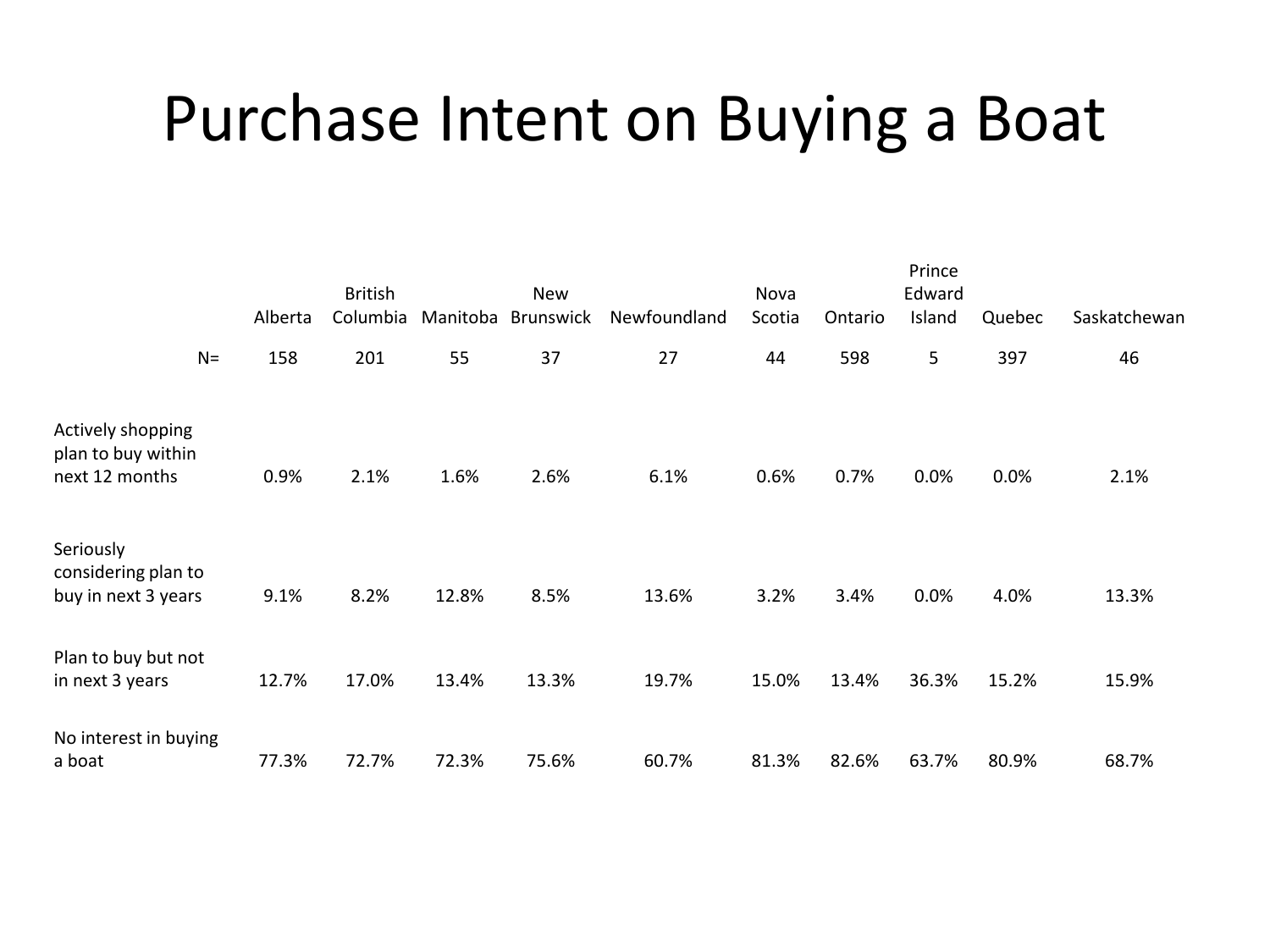### Percent of New Outboard Sales by Provinces 2011

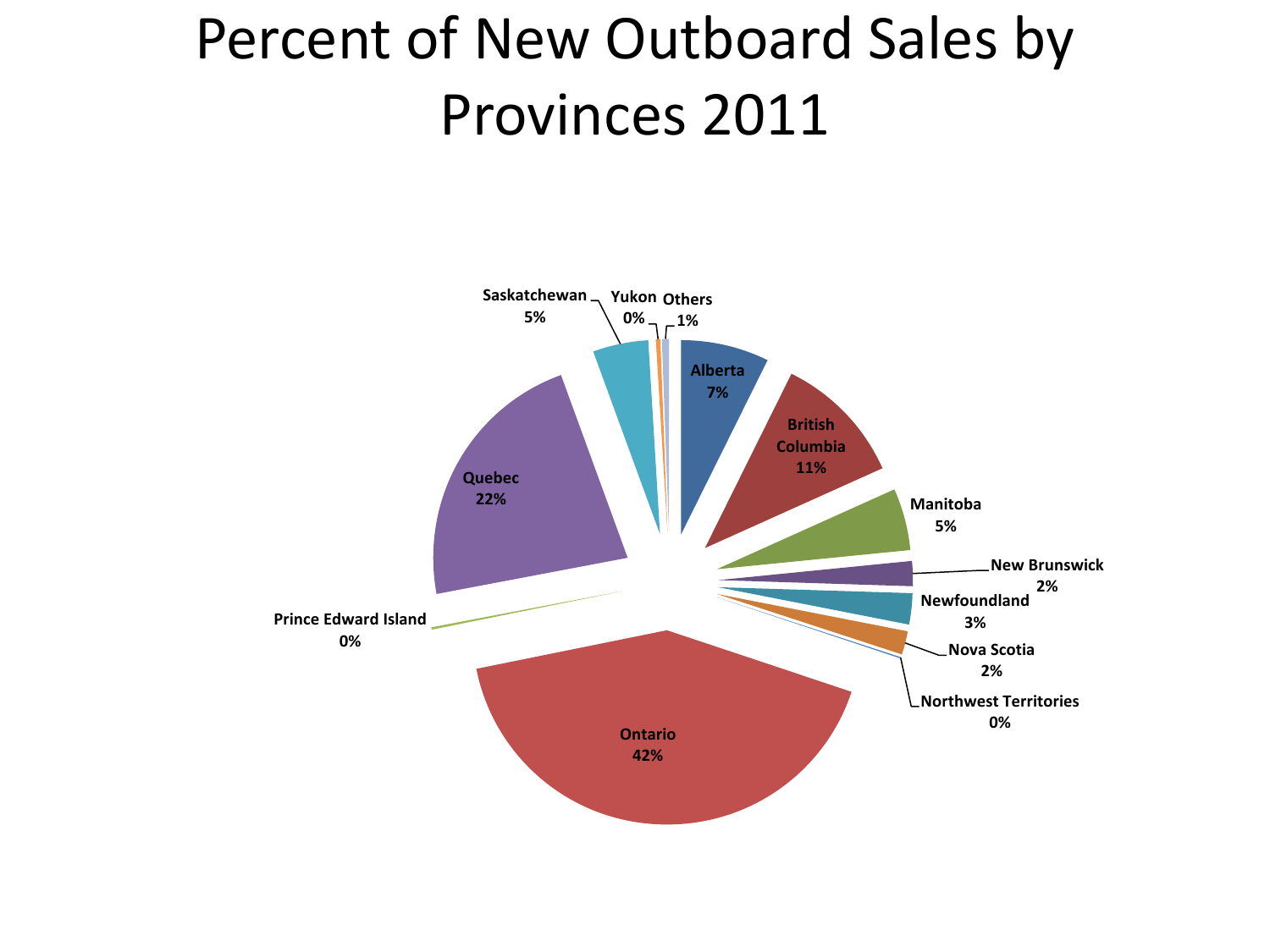### Sales of New Personal Watercraft by Province for 2011

|                              | Personal<br><b>Watercraft Unit</b><br><b>Sales</b> | <b>Percent of</b><br><b>Total</b> |
|------------------------------|----------------------------------------------------|-----------------------------------|
|                              |                                                    |                                   |
| <b>Alberta</b>               | 614                                                | 10.1%                             |
| <b>British Columbia</b>      | 386                                                | 6.4%                              |
| <b>Manitoba</b>              | 265                                                | 4.4%                              |
| <b>New Brunswick</b>         | 123                                                | 2.0%                              |
| <b>Newfoundland</b>          | 40                                                 | 0.7%                              |
| <b>Nova Scotia</b>           | 78                                                 | 1.3%                              |
| <b>Northwest Territories</b> | $\mathbf{2}$                                       | 0.0%                              |
| <b>Ontario</b>               | 3,169                                              | 52.2%                             |
| <b>Prince Edward Island</b>  | 10                                                 | 0.2%                              |
| Quebec                       | 1,210                                              | 19.9%                             |
| Saskatchewan                 | 163                                                | 2.7%                              |
| Yukon                        | 1                                                  | 0.0%                              |
| <b>Others</b>                | 13                                                 | 0.2%                              |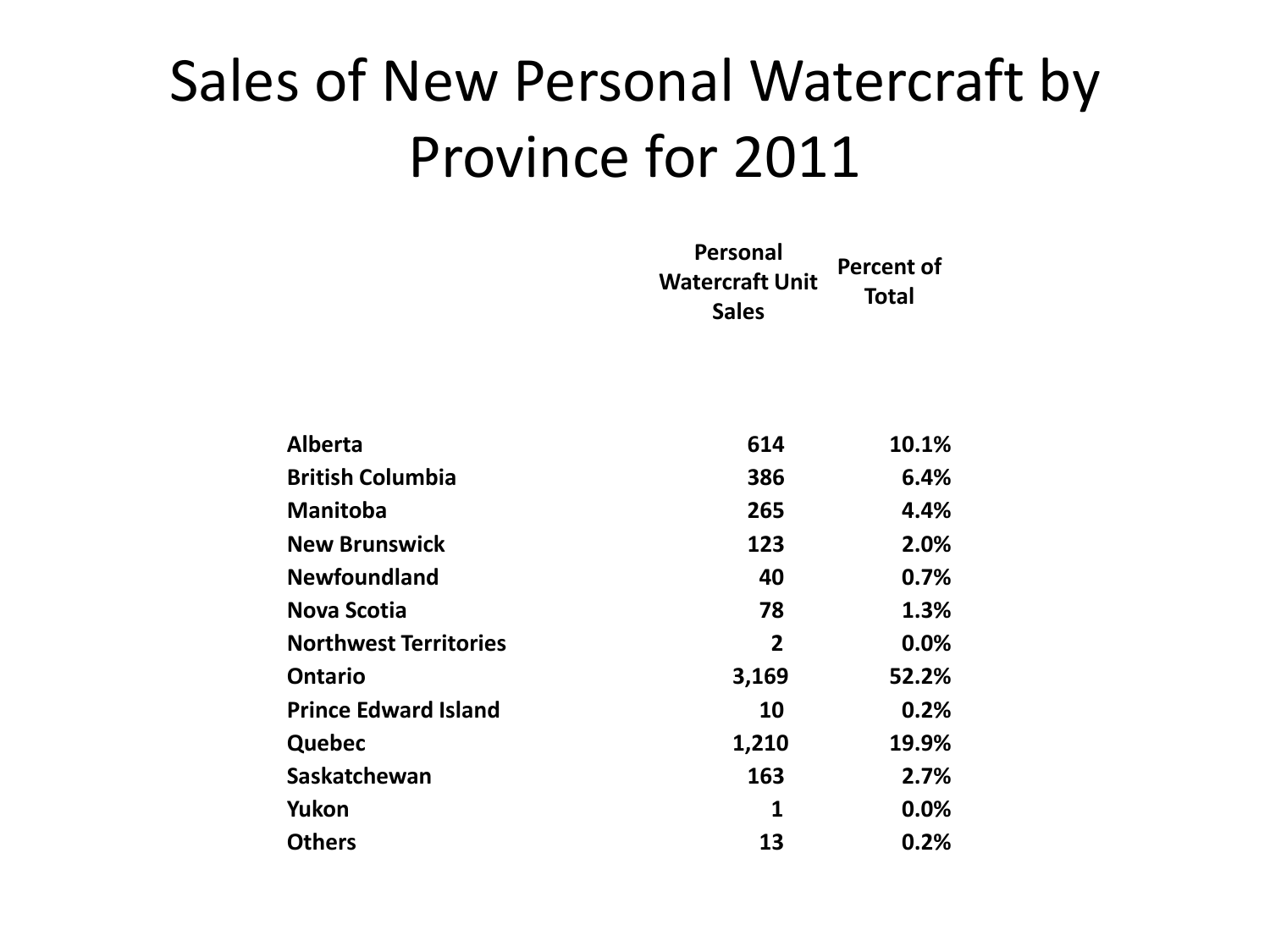# Percent of Pre-owned Outboard Boat Sales by Province for 2011

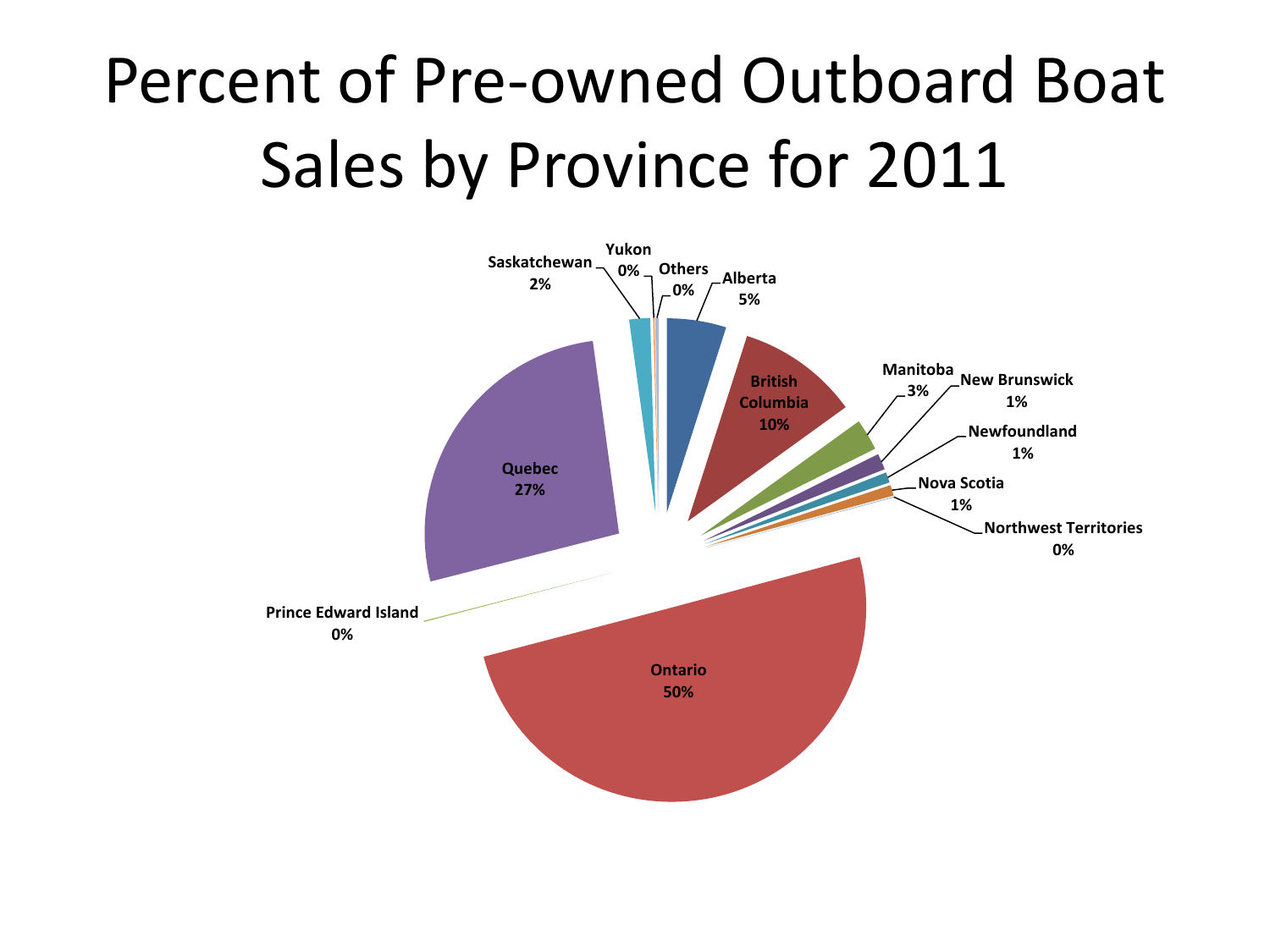# Percent of Pre-owned Sterndrive Boat Sales by Province for 2011

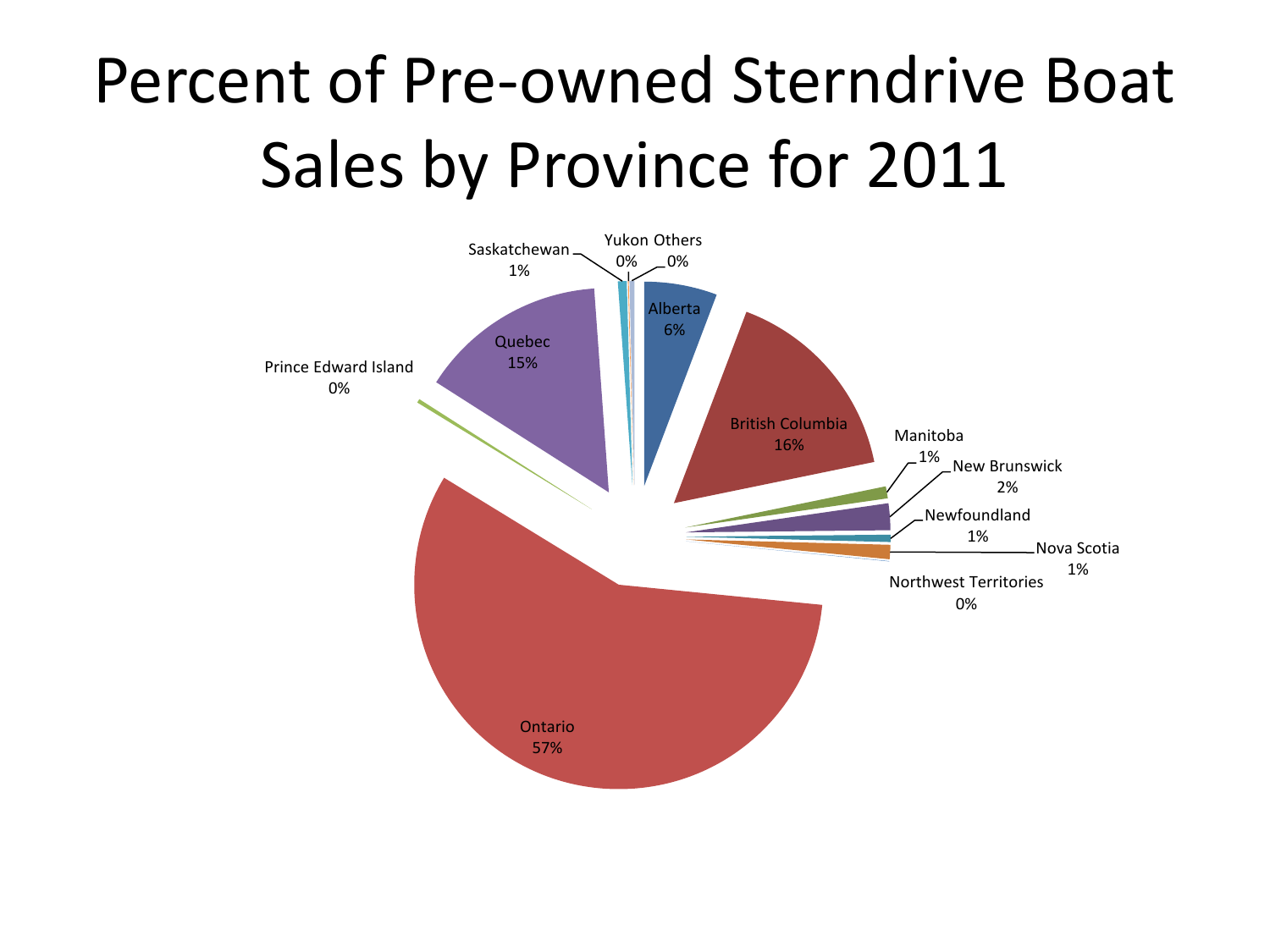#### Percent Disposable Income

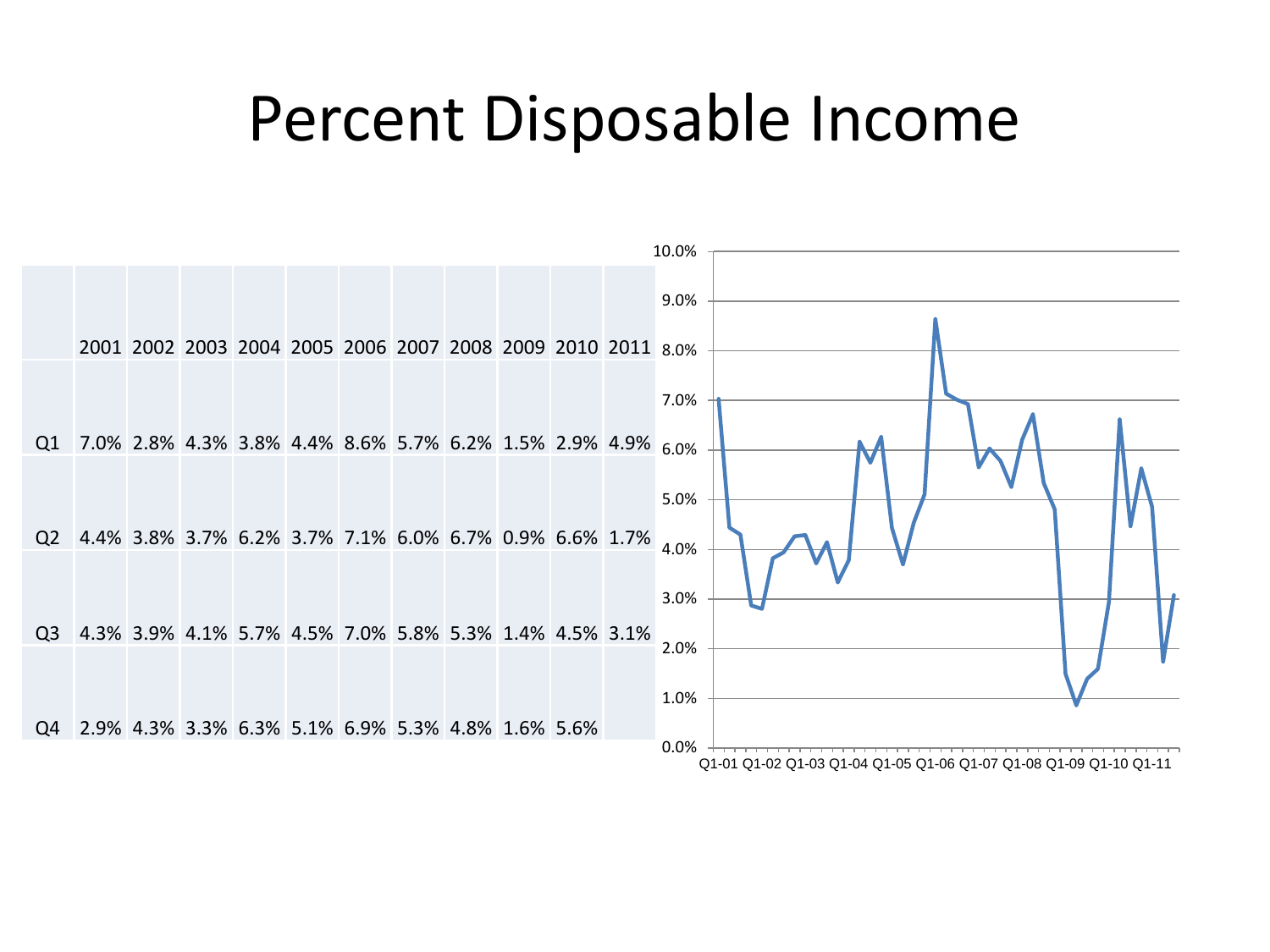### Unemployment Rate

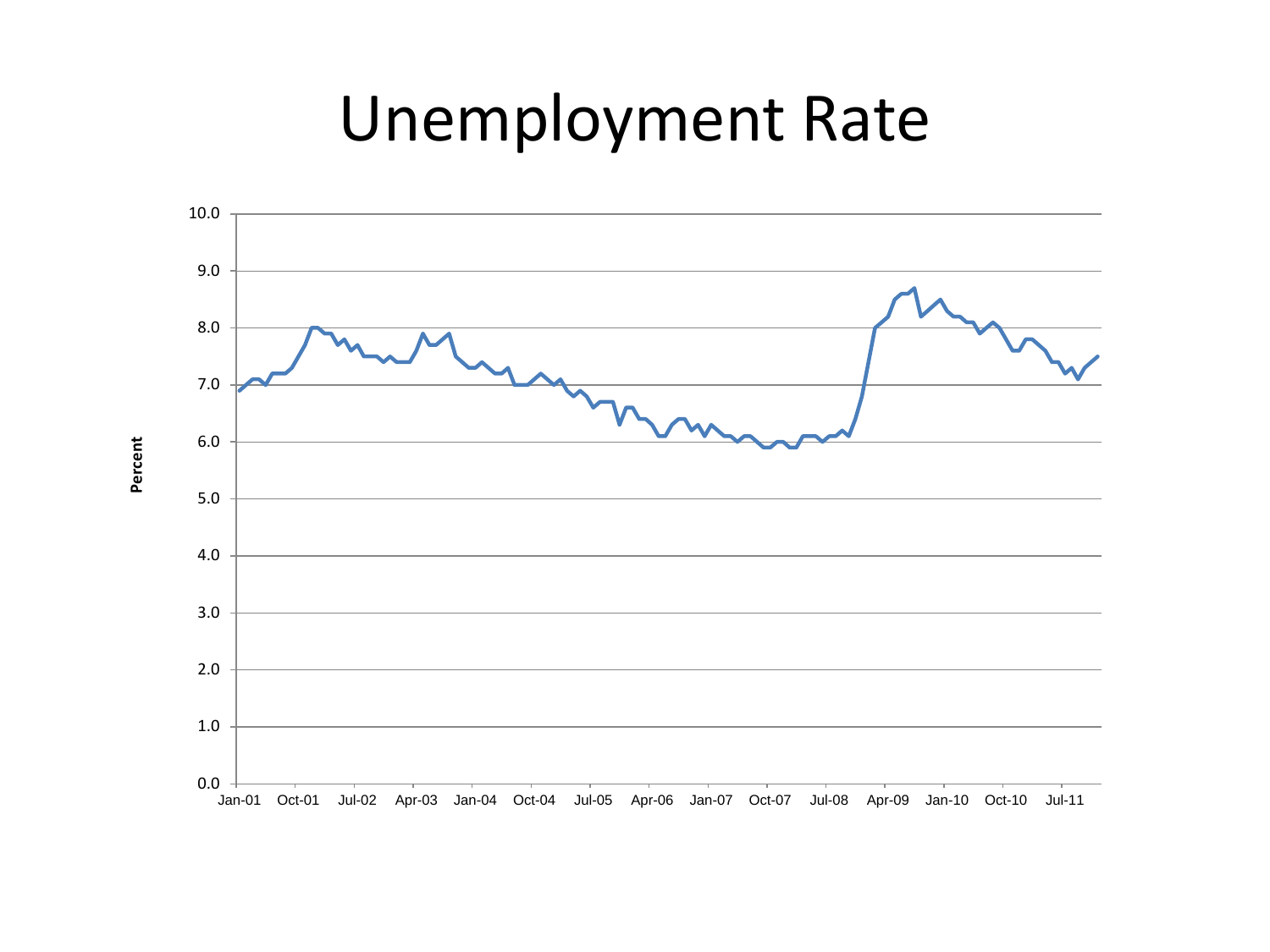#### Unemployment vs Retail Boat Sales

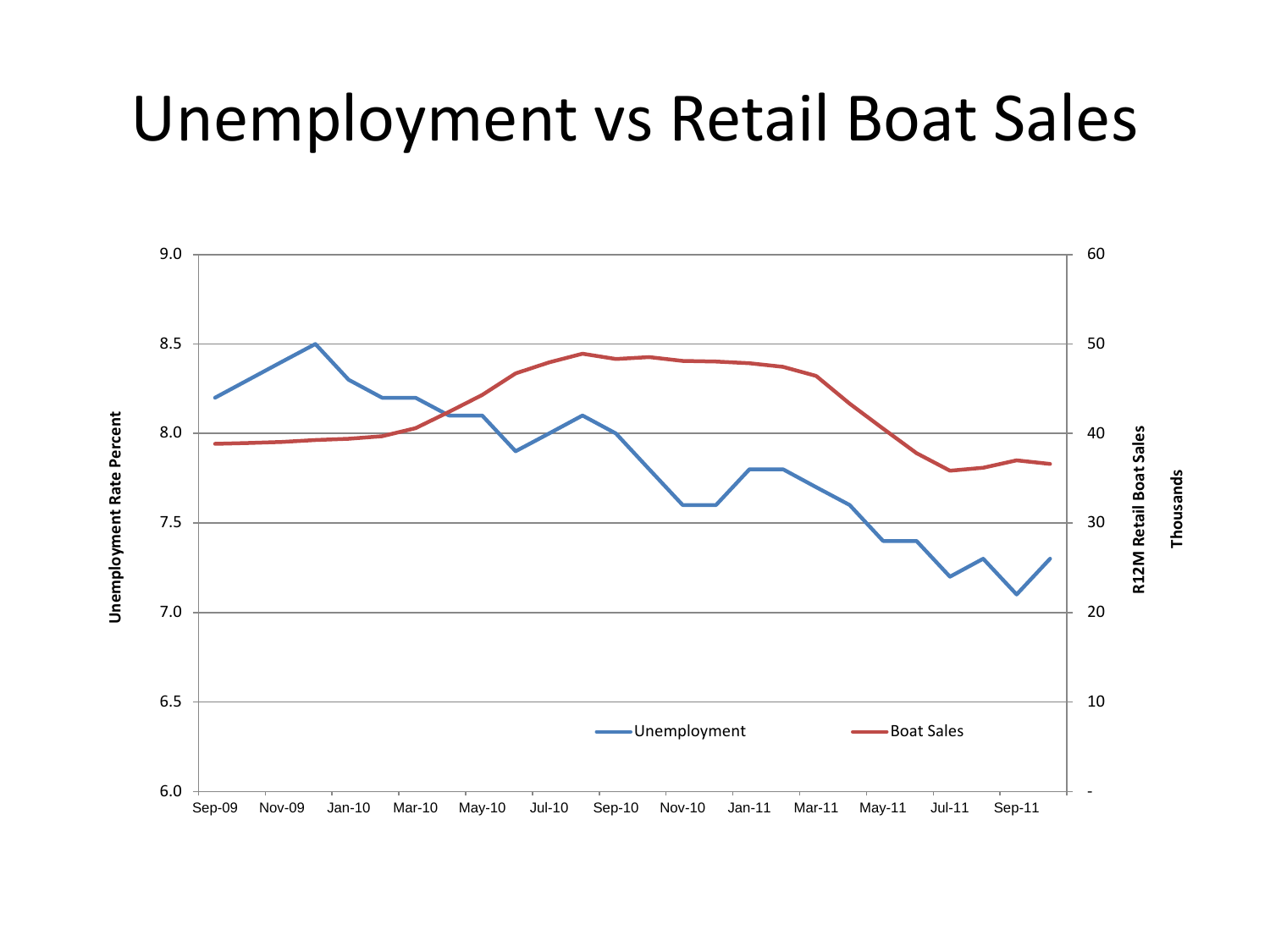#### GDP vs Retail Boat Sales

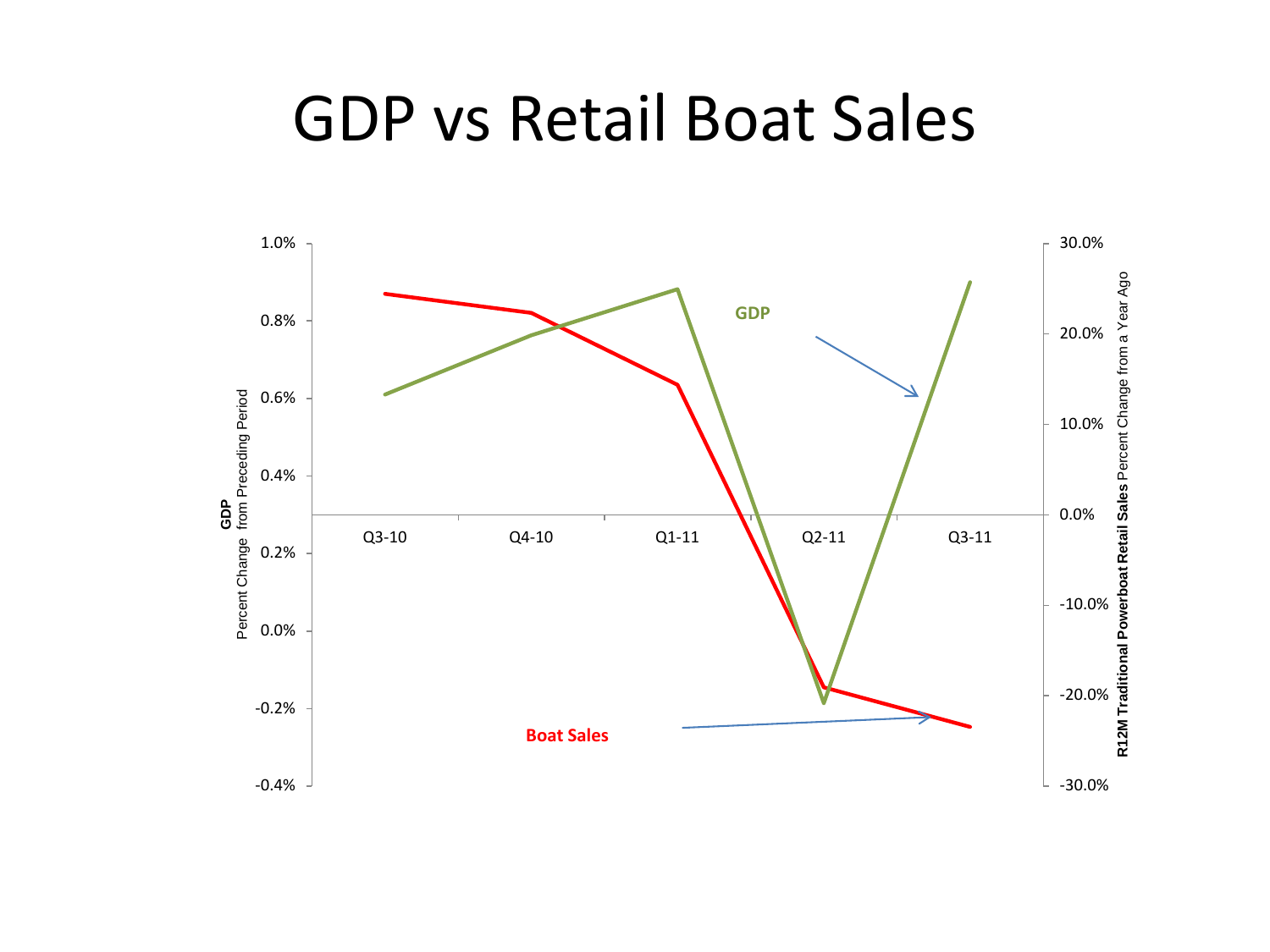Meanwhile, boat owners have gotten older. Today there are fewer owners in their 30s and more in their 50s and 60s. (U.S data)

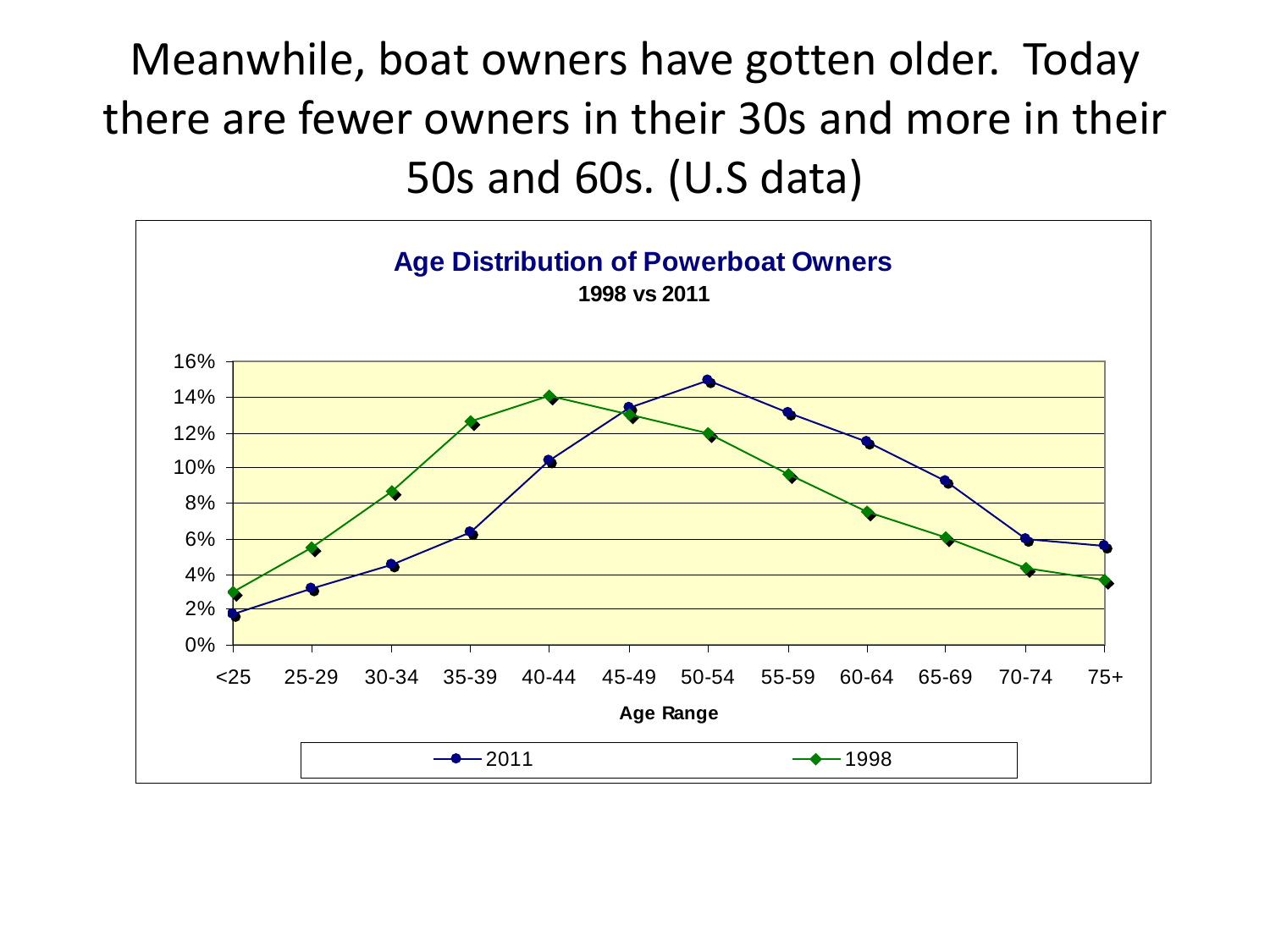#### This is especially evident among sailors.

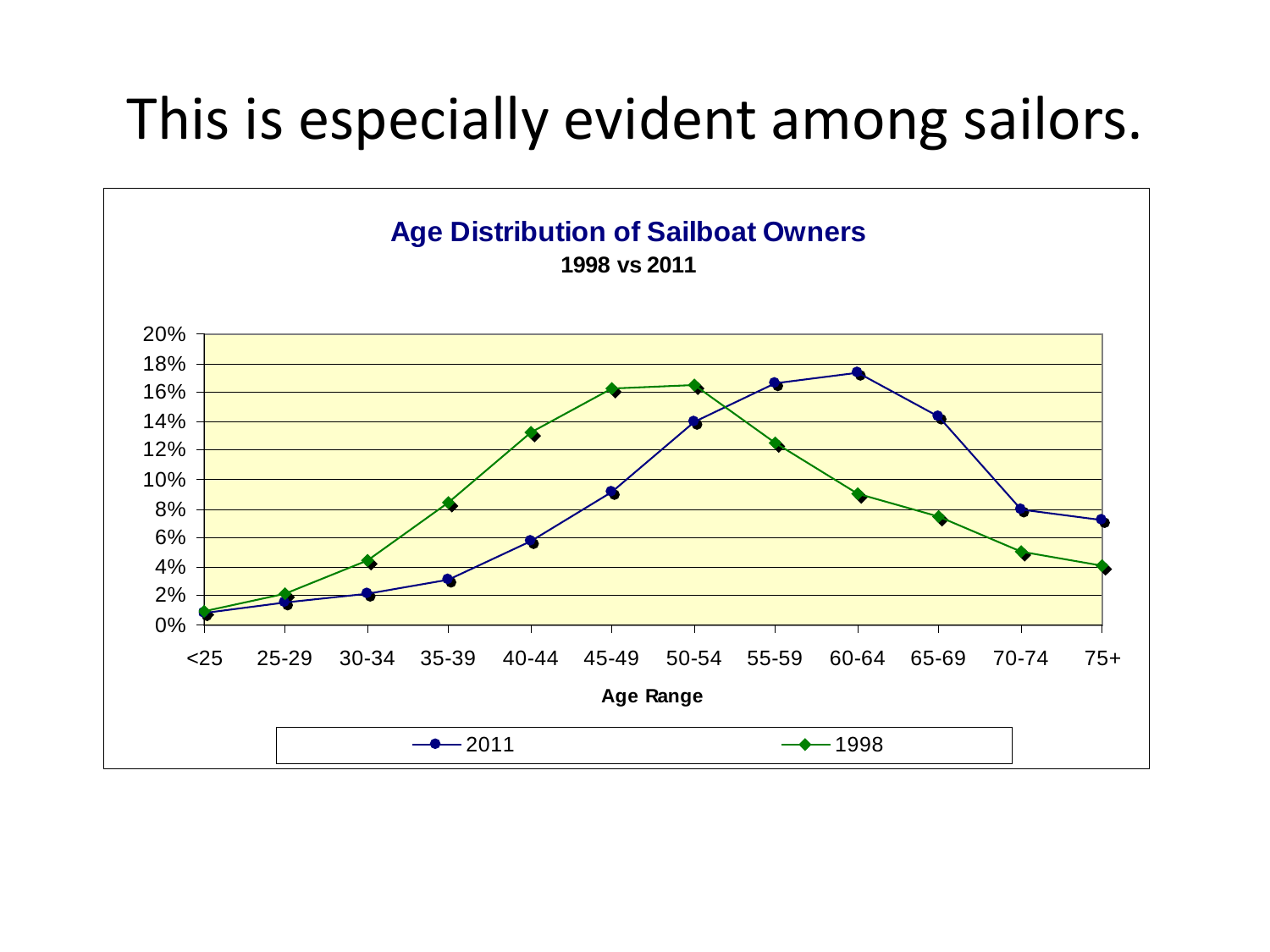#### U.S. Boat Owner Demographics by Ethnicity 2010 Any Powerboat

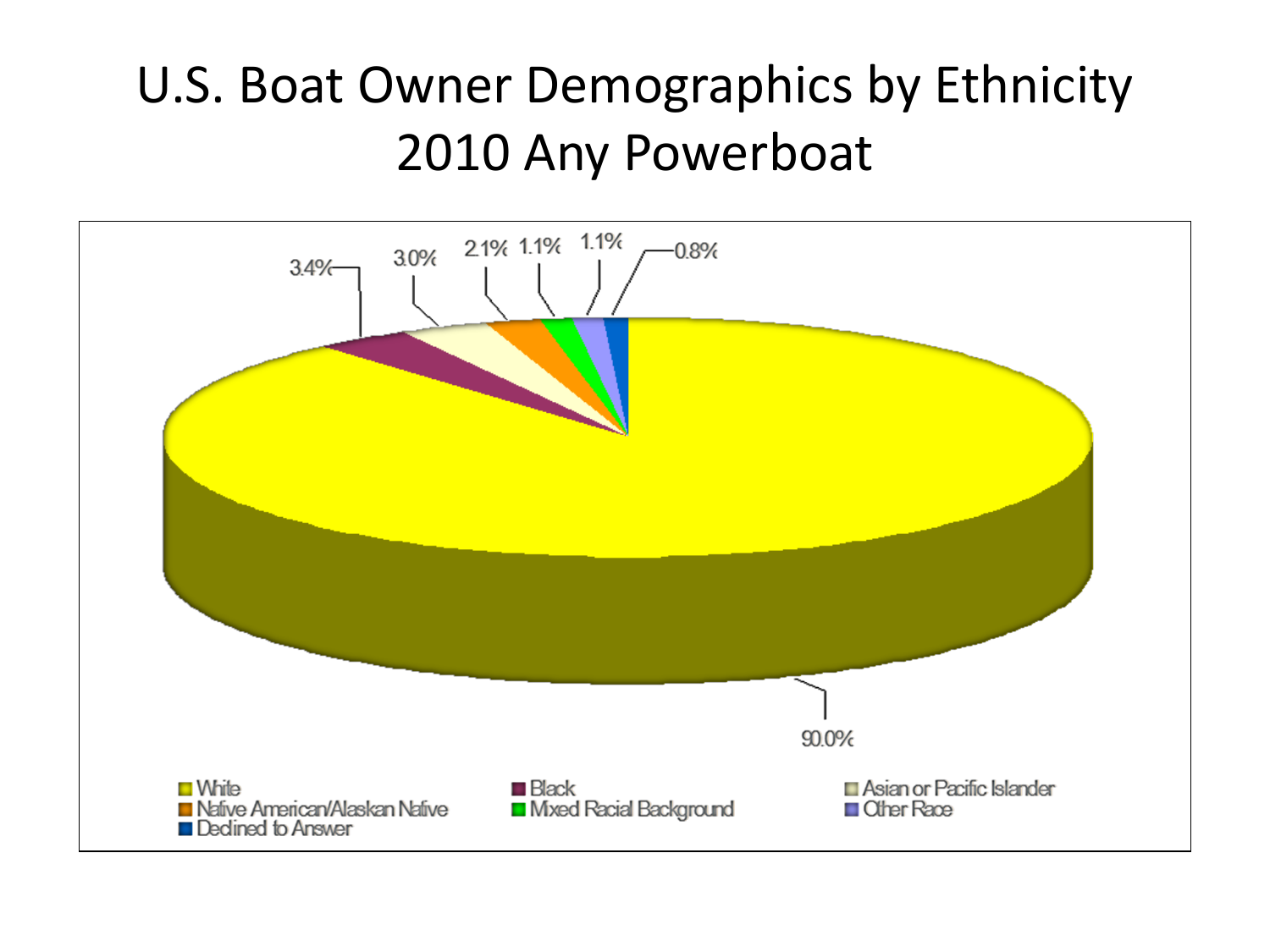# Percent of U.S. Population by Age Group and Ethnicity, 2000

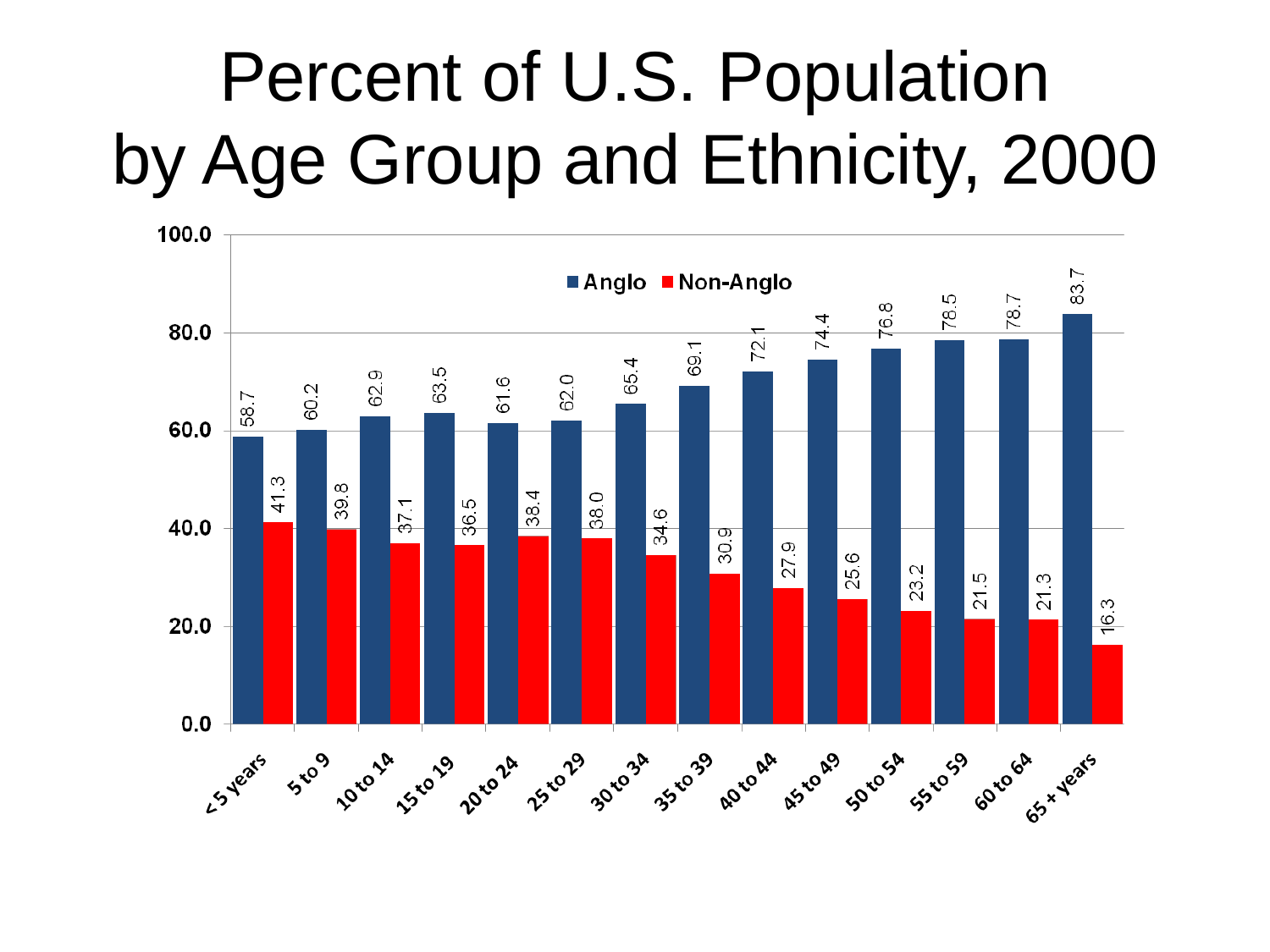# Percent of U.S. Population by Age Group and Ethnicity, 2050

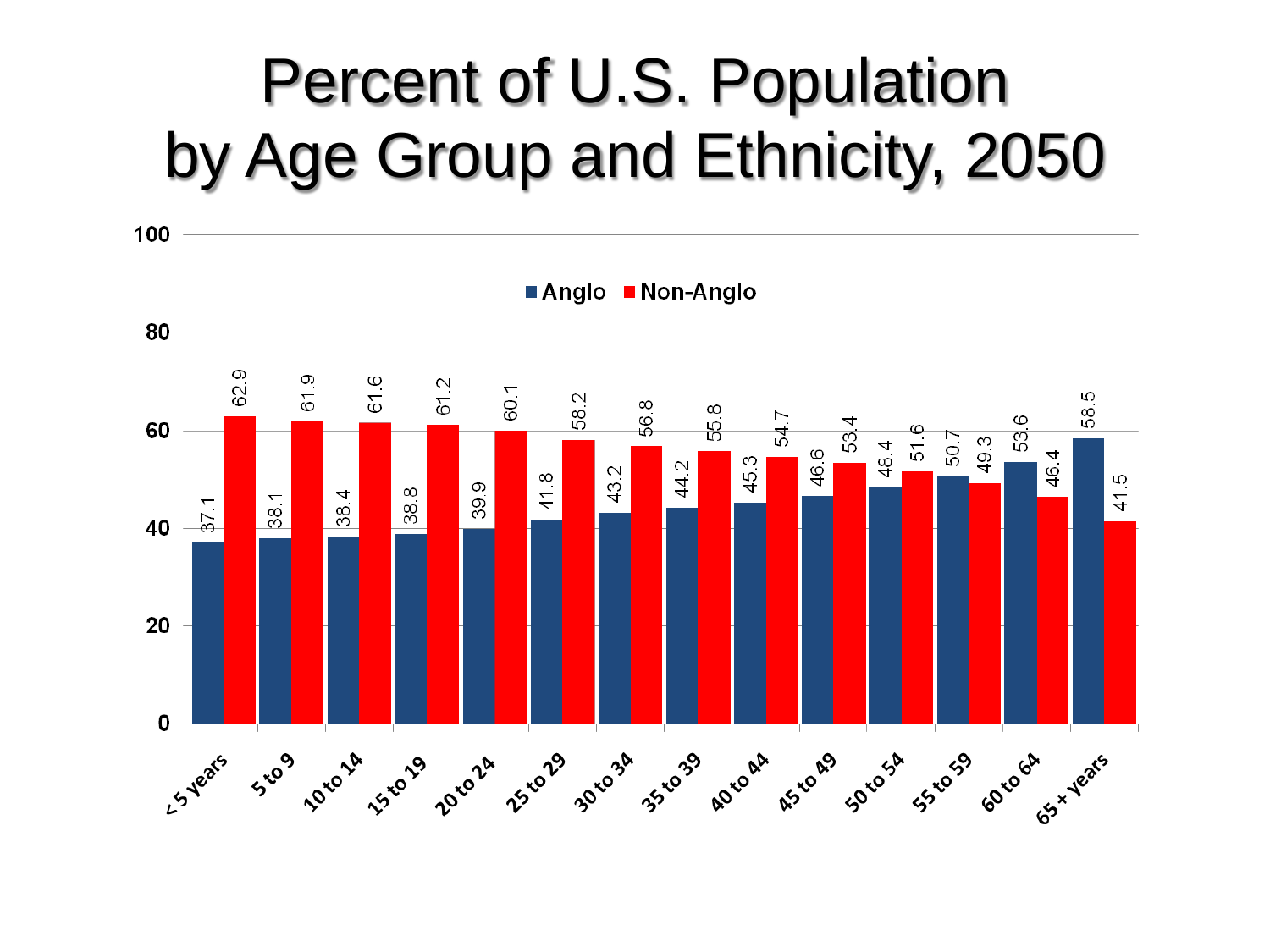### Canada – Visible Minority Population, Metropolitan Areas (Census 2006)

|                                             | Abbotsford-Mission | Vancouver | Victoria |
|---------------------------------------------|--------------------|-----------|----------|
|                                             | number             |           |          |
| <b>Total population</b>                     | 156,640            | 2,097,965 | 325,060  |
| Visible minority<br>population              | 35,715             | 875,295   | 33,870   |
| South Asian                                 | 25,580             | 207,160   | 7,210    |
| Chinese                                     | 2,245              | 381,535   | 12,330   |
| <b>Black</b>                                | 930                | 20,670    | 2,360    |
| Filipino                                    | 730                | 78,890    | 2,760    |
| Latin American                              | 1,275              | 22,695    | 1,845    |
| Arab                                        | 150                | 7,430     | 500      |
| Southeast Asian                             | 1,665              | 33,470    | 1,585    |
| <b>West Asian</b>                           | 210                | 28,160    | 575      |
| Korean                                      | 1,615              | 44,825    | 1,235    |
| Japanese                                    | 830                | 25,425    | 2,280    |
| Visible minority, not<br>included elsewhere | 35                 | 2,920     | 260      |
| Multiple visible<br>minority                | 450                | 22,115    | 930      |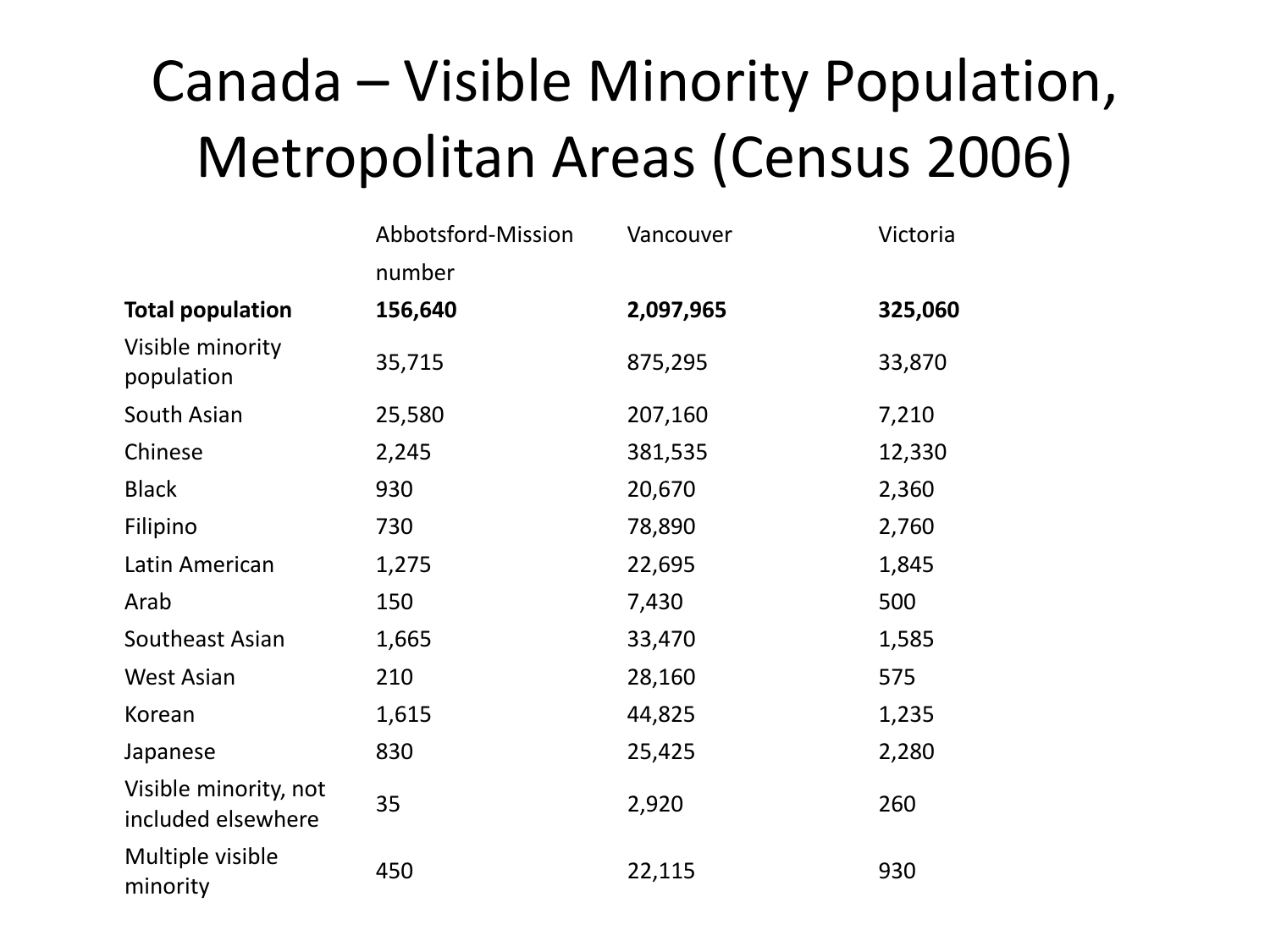### Metropolitan Areas Continued

|                                                | Kingston | Peterborough | Oshawa  | Toronto   | Hamilton |
|------------------------------------------------|----------|--------------|---------|-----------|----------|
|                                                | number   |              |         |           |          |
| <b>Total population</b>                        | 148,475  | 115,140      | 328,070 | 5,072,075 | 683,450  |
| Visible minority<br>population                 | 8,600    | 3,095        | 33,700  | 2,174,065 | 84,295   |
| South Asian                                    | 1,785    | 665          | 6,195   | 684,070   | 19,970   |
| Chinese                                        | 2,470    | 730          | 3,690   | 486,325   | 11,660   |
| <b>Black</b>                                   | 1,165    | 575          | 12,605  | 352,220   | 16480    |
| Filipino                                       | 485      | 110          | 2,155   | 171,985   | 4,880    |
| Latin American                                 | 745      | 255          | 1,665   | 99,290    | 6,760    |
| Arab                                           | 370      | 80           | 1,135   | 53,430    | 6,500    |
| Southeast Asian                                | 330      | 180          | 670     | 70,215    | 6,805    |
| <b>West Asian</b>                              | 280      | 105          | 1,195   | 75,470    | 3,910    |
| Korean                                         | 325      | 260          | 540     | 55,270    | 2,255    |
| Japanese                                       | 255      | 70           | 795     | 19,010    | 1,415    |
| Visible minority,<br>not included<br>elsewhere | 170      | 40           | 1,330   | 46,705    | 1345     |
| Multiple visible<br>minority                   | 215      | 35           | 1,705   | 60,070    | 2315     |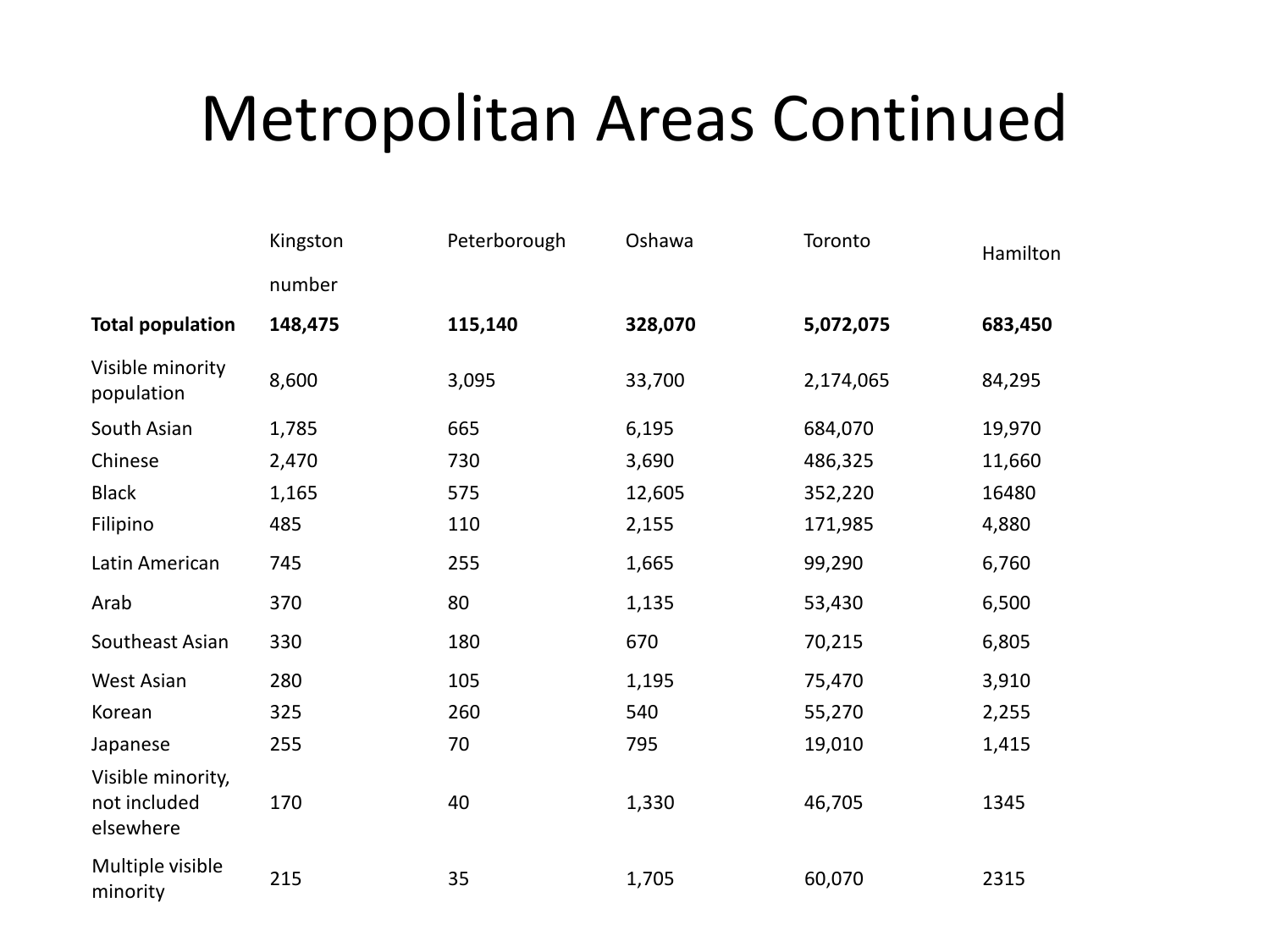## NMMA Program in the U.S.

- Take the Helm Program
- 5 Shows in Norwalk, Tampa, Miami, Chicago and San Diego
- 600 people received training in docking, anchoring, close quarters handling, electronics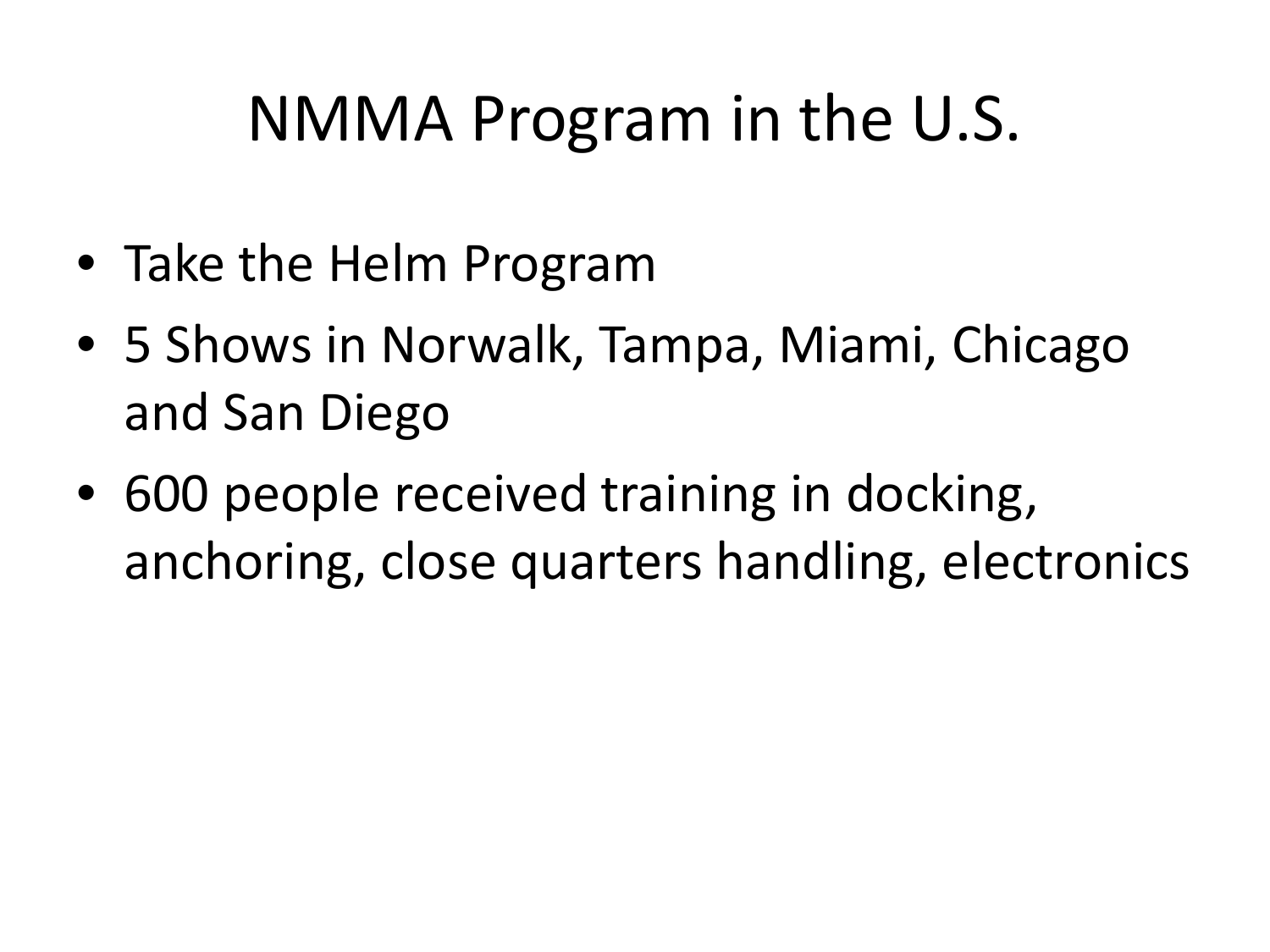# Who Attended

- 67% Current Powerboat Only
- 6% Current Sail and Power
- 4% Current Sailboat Only
- 23% Not Current Owners
	- 8% Past Owners
	- 15% Never Owned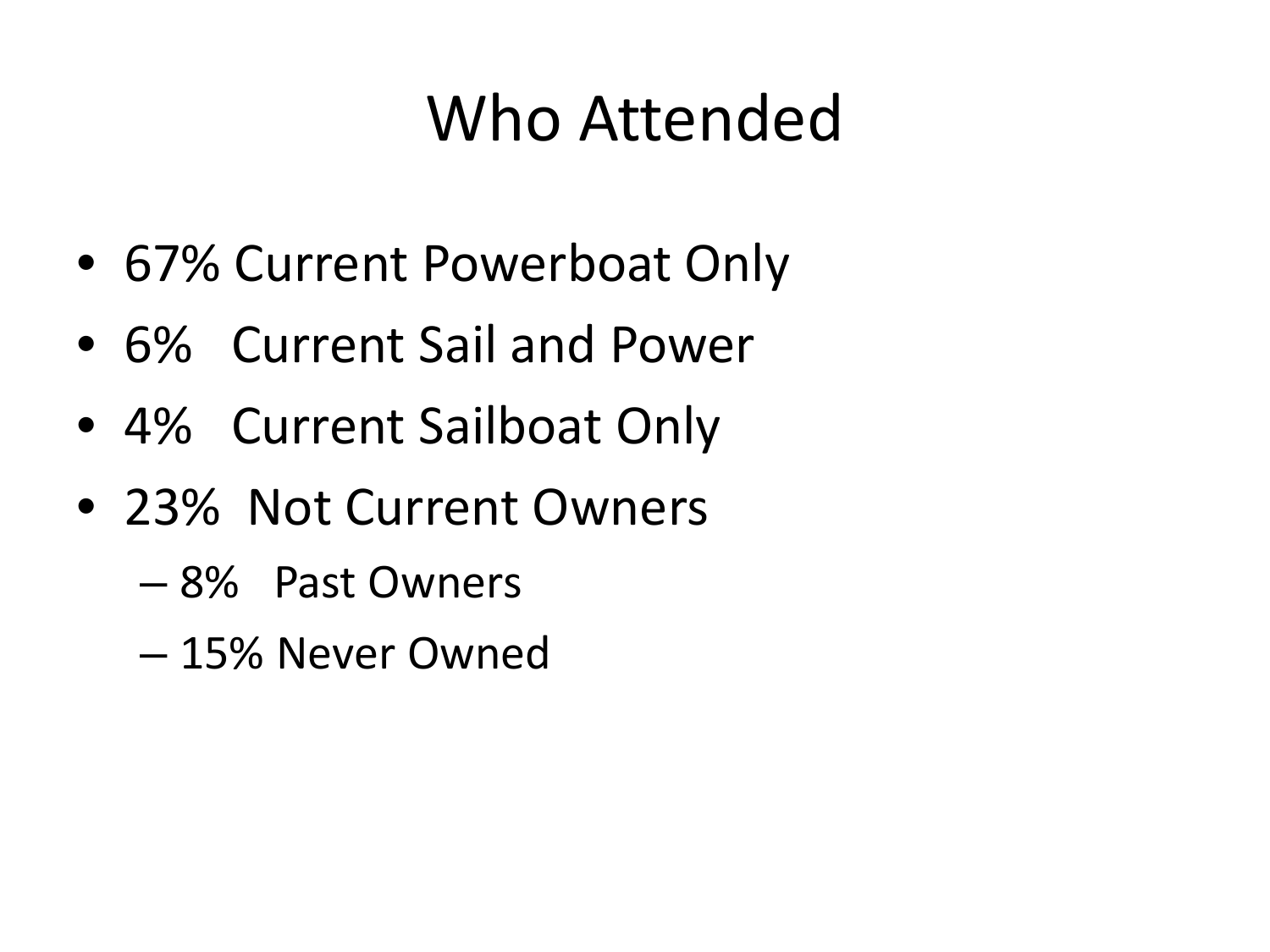# Their Experience Level

- 6% Non Boaters
- 34% New/Beginners
- 42% Intermediate
- 18% Advanced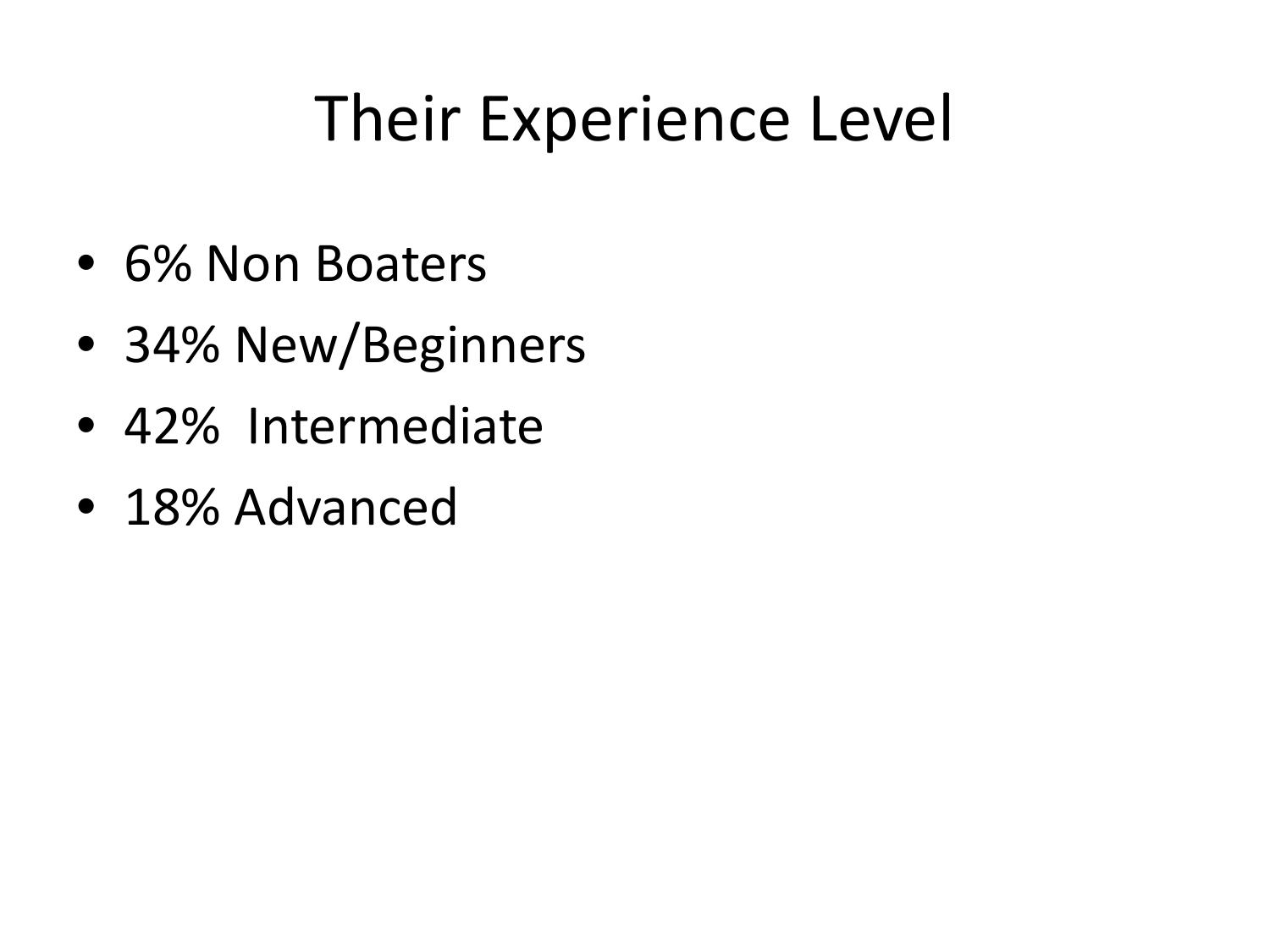# Their Experience

- 25% Had No Prior Training
- 38% Self Taught or Taught by Friends
- 17% USCG Auxiliary
- 9% US Power Squadron
- 10% Other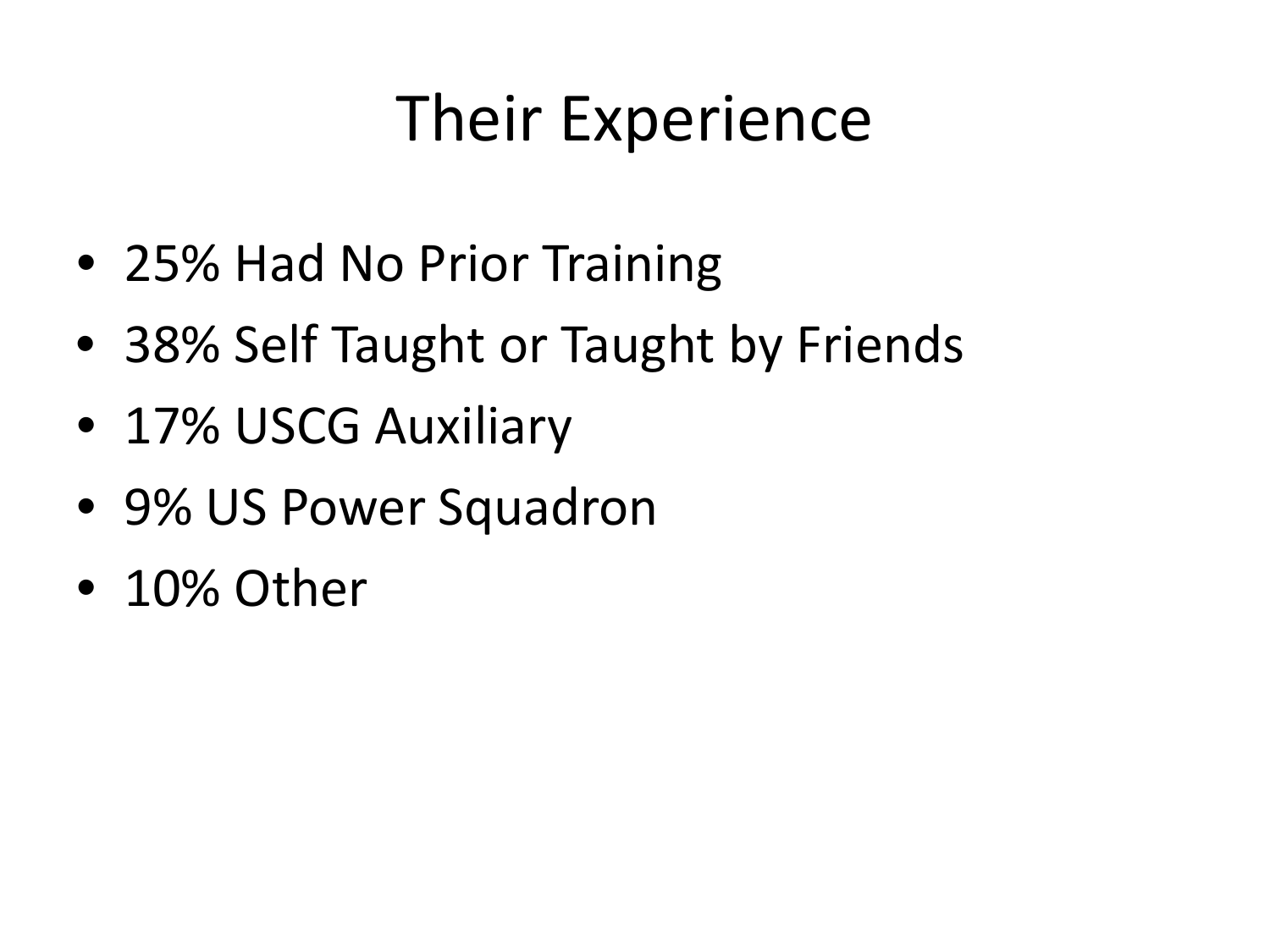## Boat Safety Education

- Should Education include an On-the-Water component to demonstrate proficiency in boat operation?
- Should the Industry promote On-the-Water training as part of licensing with an On-the-Water Exam?